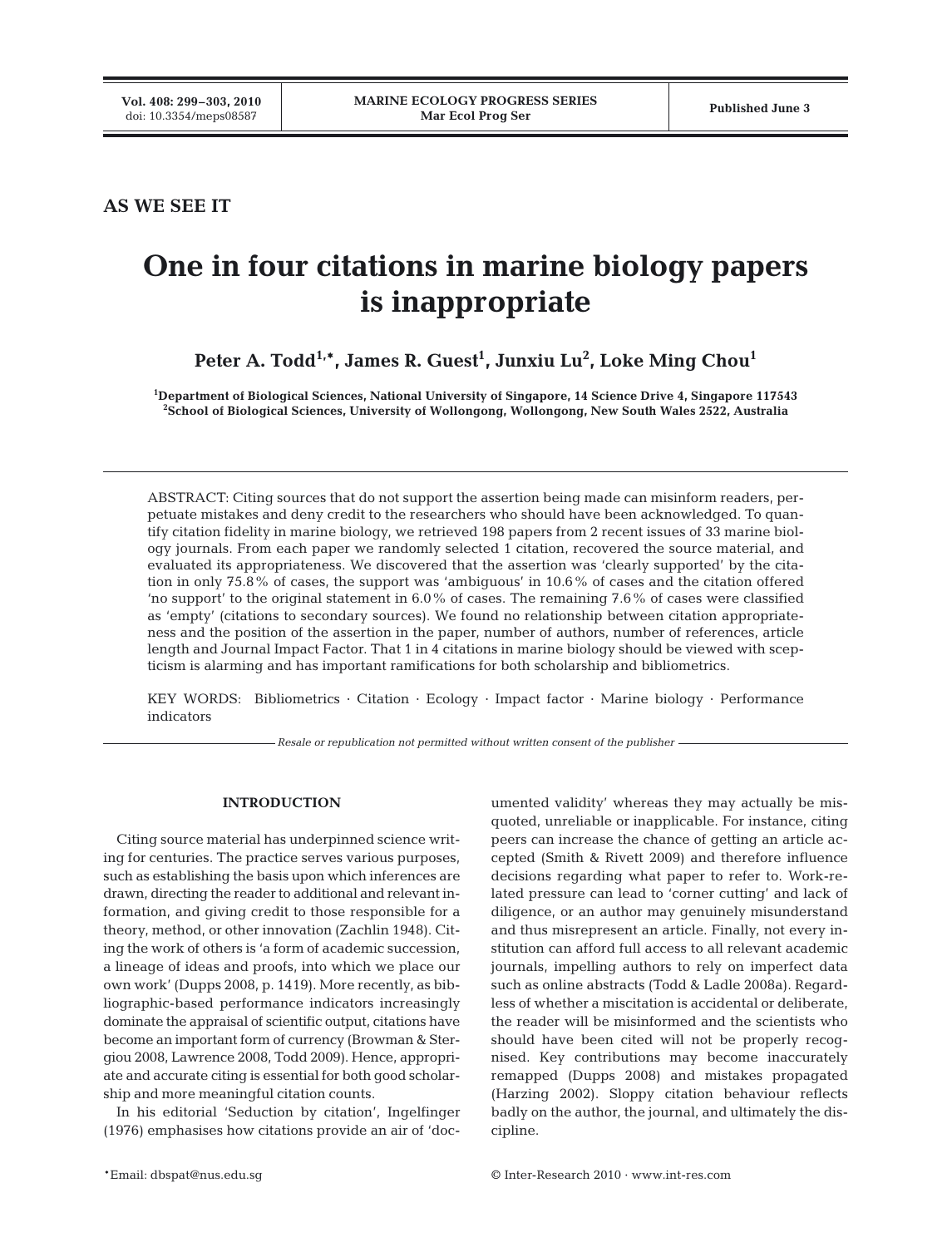Only medical/health science has taken a thorough and introspective look at citation practices (e.g. Fenton et al. 2000, Gosling et al. 2004, Lukić et al. 2004). Todd et al. (2007) were the first to measure citation misconduct in another branch of biology: ecology. They determined that approximately one-quarter of citations were ambiguous, 'empty' (citations to secondary sources), or did not support the assertion at all. Among medical sub-disciplines the percentage of citations that offer 'clear support' to the assertion vary from 64.8% (Goldberg et al. 1993) to 93.3% (Schulmeister 1998), and therefore differences among areas of field-orientated biology such as marine biology, conservation, biodiversity, and ecology may be expected. To initiate such comparisons, we examined the appropriateness of citations in marine biology and compared our findings to Todd et al.'s (2007) study of citation fidelity in ecology.

#### **MATERIALS AND METHODS**

To quantify citing behaviour among marine biologists in a way that could be directly compared with that of ecologists we followed the methodology of Todd et al. (2007) and selected randomly 3 papers from each of the 2 most recent issues (before January 2009) of 33 marine biology or marine biology-incorporating journals (Impact Factor >1) listed under 'Marine and Freshwater Biology' in the Thomson Reuters' ISI Web of Knowledge Science Citation Index. From each of the 198 papers (the 'primary articles') one citation was selected randomly from the reference list (the 'cited article') and the assertion it was ostensibly supporting was searched for. The point at which we started our searches was rotated among 'Introduction', 'Methods' and 'Results/Discussion' (papers that did not follow this format were classed as 'Other'). Only assertions supported by a single citation were used and, to ensure

independence, only one citation per primary article was selected. The cited article was obtained, read carefully by 3 of us (P.A.T., J.R.G., J.L.) and its appropriateness classed into 1 of 4 categories (Table 1) by a majority decision. When the case was equivocal, the benefit of the doubt was given to the author(s) of the primary article. Throughout the study, only journals held by the National University of Singapore and University of Wollongong digital libraries were examined.

Chi-squared tests were used to determine whether associations existed between citation appropriateness and where the citation appeared in the manuscript ('Introduction', 'Methods', 'Results/Discussion', or 'Other'), number of authors  $(1-2, 3, 4, 5, >5)$ , number of references in the reference list (<30, 31–40, 41–50, 51–60, 61–70, >70) and article length, i.e. number of words excluding reference list (<3000, 3001–4000, 4001–5000, 5001–6000, >6000). The Pearson's correlation between number of 'clearly supported' assertions and Thomson Reuters' ISI 2008 Journal Impact Factors was also calculated.

#### **RESULTS**

We found that the original assertion was 'clearly supported' by the citation in 75.8% of cases, the support was 'ambiguous' in 10.6% of cases, and the citation offered 'no support' to the original statement in 6.0% of cases. The remaining 7.6% of cases were classified as 'empty' (Fig. 1). There was no association between appropriateness and where the citation appeared in the manuscript (df = 3,  $\chi^2$  = 0.67, p = 0.88), number of authors (df = 4,  $\chi^2$  = 4.94, p = 0.29), number of references in the reference list (df = 5,  $\chi^2$  = 8.39, p = 0.14), and number of words (df = 4,  $\chi^2$  = 4.49, p = 0.34), and no correlation existed between 'clearly supported' and Journal Impact Factor ( $n = 33$ ,  $r = 0.187$ ,  $p = 0.30$ ). We observed on several occasions that, even though an

Table 1. Definitions of citation categories (adapted from Todd et al. 2007). If the cited article was considered 'empty' plus 'no support', 'no support' took precedence. If the cited article was considered 'empty' plus 'ambiguous', 'ambiguous' took precedence

| Category       | Definition                                                                                                                                                                                                                                                                                                                                                                                                                             |  |
|----------------|----------------------------------------------------------------------------------------------------------------------------------------------------------------------------------------------------------------------------------------------------------------------------------------------------------------------------------------------------------------------------------------------------------------------------------------|--|
| Clear support  | The cited article provides unequivocal support of the assertion, via either statements in the text or the<br>data presented                                                                                                                                                                                                                                                                                                            |  |
| No support     | The cited article does not in any way substantiate the assertion via either statements in the text or the<br>data presented. The cited article may even contradict the assertion in the primary article                                                                                                                                                                                                                                |  |
| Ambiguous      | The material (either text or data) in the cited article has been interpreted one way, but could also be<br>interpreted in other ways, including the opposite point. The assertion in the primary article is supported<br>by a portion of the cited article, but that portion runs contrary to the overall thrust of the cited article.<br>The assertion includes 2 or more components, but the cited article only supports one of them |  |
| Empty citation | Also called 'lazy author syndrome' (Gavras 2002). The cited article simply cites other articles that<br>support the assertion made in the primary article. Citing a review article is acceptable if the support<br>for the assertion is, for example, a new insight or opinion offered by the author(s) of the review                                                                                                                  |  |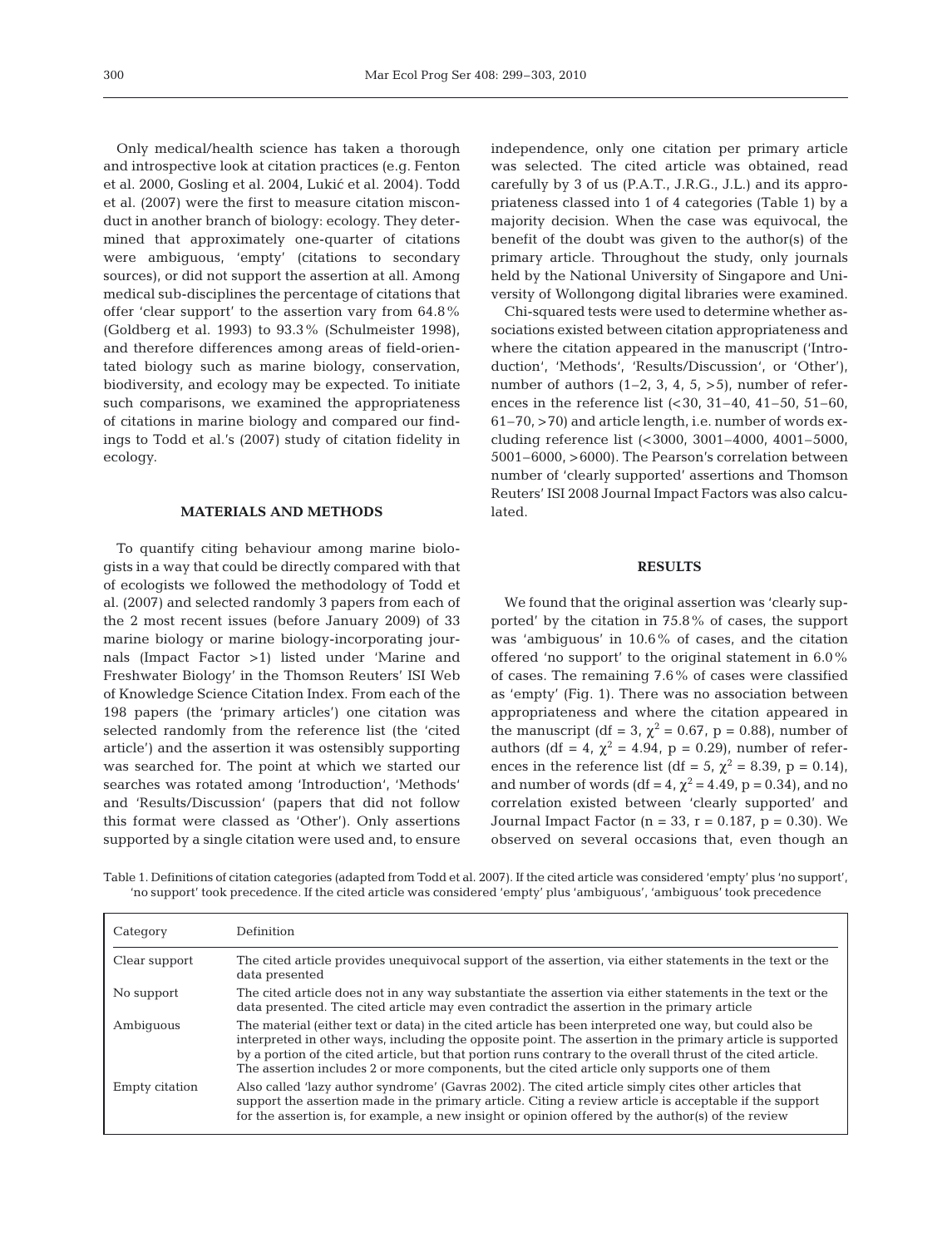

Fig. 1. Citation appropriateness in marine biology papers (the present study) and ecology papers (Todd et al. 2007). The methodology for both studies was identical

assertion was 'clearly supported', the choice of paper was a poor one. For example, the cited source may just have happened to have mentioned a fact or figure that was useful to the primary paper, even though that item was not a finding of the study. We also discovered one clear case of word-for-word copying.

#### **DISCUSSION**

The degree of miscitation observed for marine biology, i.e. 24.2%, falls within the range reported for medical and health science disciplines (Table 2) although the various studies used an array of methods and categories. A summary of the research on

citation malpractice in medicine calculated that, from a total of 3836 citations checked, a median of 20% were 'inaccurate' (Wager & Middleton 2008). Our counts, however, are likely to be underestimates as we only examined single citations and predict more errors will occur when assertions are supported by a string of references. We found no relationship between citation appropriateness and the number of authors, number of references, article length, and Journal Impact Factor, suggesting citation malpractice is a chronic problem that cuts across a wide range of marine journals and article types.

Possibly the most remarkable aspect of our findings (apart from the fact that 1 in 4 assertions are not clearly supported) is the similarity between marine biology (75.8% of assertions 'clearly supported') and ecology (76.1% of assertions 'clearly supported') (Todd et al. 2007). To our knowledge, this is the first time that 2 such studies have followed identical methodologies and at least 1 author has been involved in both to ensure consistency, thereby allowing a direct comparison between 2 disciplines. Almost identical results across all categories (Fig. 1) suggest parallels in how investigators from ecology and marine biology write their reports. Such a finding is perhaps not surprising, given that both marine biology and ecology may fall under a general heading such as field-orientated or environment-related biology. But, among sub-disciplines in medicine, the percentages of citations that offer 'clear support' to the assertion vary greatly (Table 2). This may reflect different citing behaviour among those sub-disciplines, differences among the designs and authors of the medical and health science studies listed in Table 2, or a combination of both.

#### **Implications for scholarship**

Each case of an identified miscitation could fall into 1 of 3 broad categories: honest error, misconduct, or scientific fraud (Biebuyck 1992). Honest error includes genuine mistakes in understanding or interpretation, but not faults that could have been resolved if the authors had scrutinised their manuscript more carefully. Whereas poor diligence could be considered a relatively minor form of misconduct, authors who are cavalier about how they cite, knowing that readers rarely retrieve the cited work and check its relevance, are transgressing more seriously. Of course, deliber-

Table 2. Citation analysis for ecology and marine biology (in **bold** text) compared with results from various medical sub-disciplines. 'Clearly supported' was the only category common across all studies and therefore only these data are presented. n = number of citations checked

| Subject area          | Clear support $(\%)$ | n   | Source                   |
|-----------------------|----------------------|-----|--------------------------|
| Nursing               | 93.3                 | 180 | Schulmeister (1998)      |
| Radiology             | 90.5                 | 95  | Hansen & McIntire (1994) |
| Manual therapy        | 87.7                 | 320 | Gosling et al. (2004)    |
| Burns and burn care   | 86.3                 | 117 | Al-Benna et al. (2009)   |
| Otolaryngology/head   |                      |     |                          |
| and neck surgery      | 83                   | 153 | Fenton et al. (2000)     |
| Anatomy               | 80.9                 | 272 | Lukić et al. (2004)      |
| <b>Ecology</b>        | 76.1                 | 306 | Todd et al. (2007)       |
| <b>Marine biology</b> | 75.8                 | 198 | The present study        |
| Ophthalmology         | 75                   | 200 | Buchan et al. (2005)     |
| Surgery               | 70.8                 | 137 | Evans et al. (1990)      |
| Emergency medicine    | 64.8                 | 145 | Goldberg et al. (1993)   |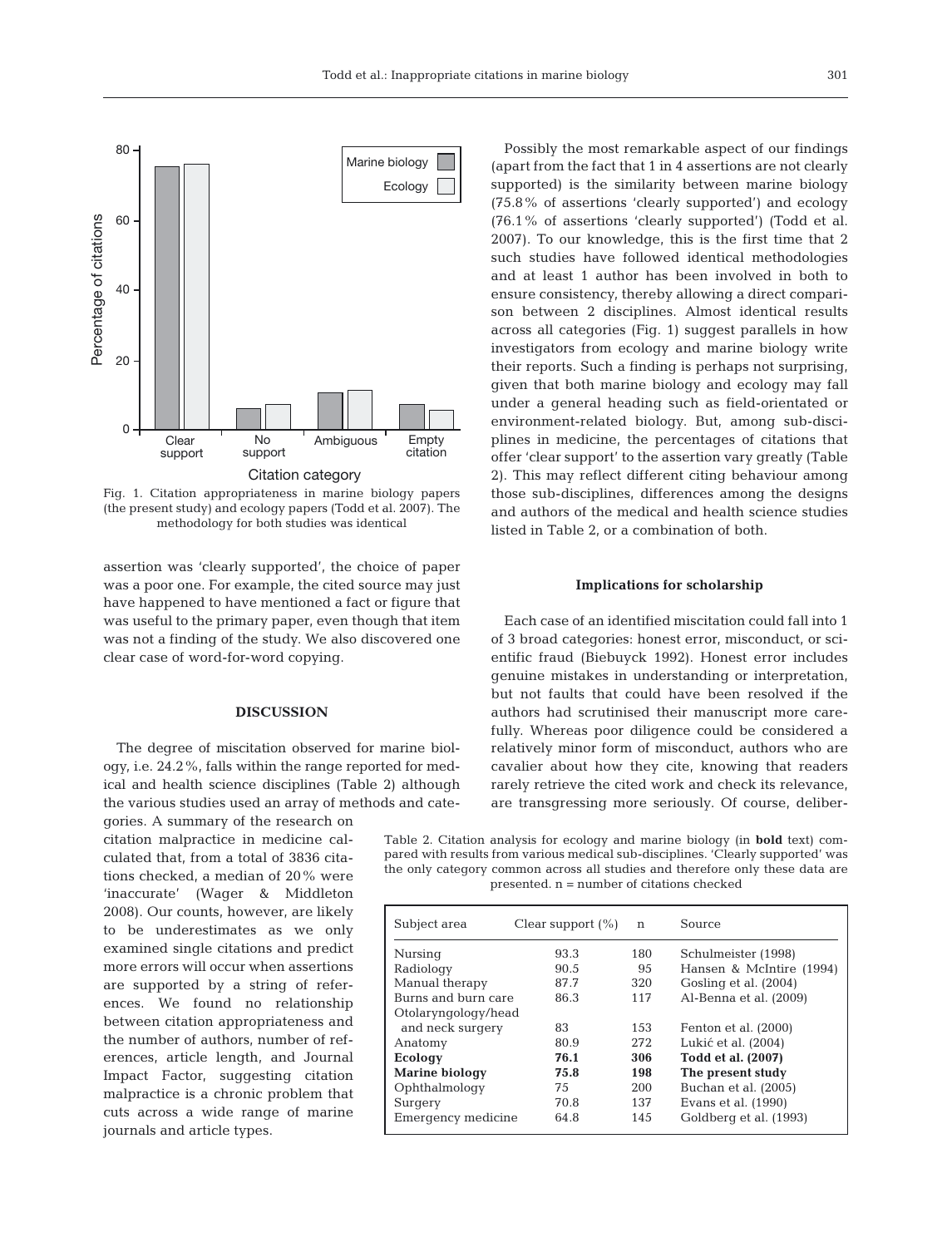ately misleading the reader is fraudulent, but identifying culprits is almost impossible.

Naturally, we like to think that peer-reviewed articles are scholarly, accurate and thoroughly researched. Our study demonstrates that this is not necessarily the case. Marine biological journal publications are generally viewed with a degree of trust that a reader would probably not endow upon a newspaper or magazine. Unless we are willing to accept that approximately one-quarter of the assertions we read are potentially unsubstantiated, good citation practices should not be allowed to erode.

#### **Implications for bibliometrics**

The research accomplishment of individuals, groups and institutions are increasingly being quantified using bibliometric-based performance indicators (Todd & Ladle 2008b, Adler & Harzing 2009). Such metrics are popular because they are relatively objective and transparent; they are also quick and easy to calculate. We suspect that it is the convenience of such metrics that make them so popular with assessors, and there is little indication that their use is waning. The paradigm that a citation represents a unit of (positive) quality is clearly flawed if only three-quarters of the citations actually support the assertion they are supposed to. At the micro-level, the authors of inappropriately cited papers will get undeserved boosts to their citation counts, but this will be at the expense of the research (assuming it exists) that is not duly credited. Institutionally, Journal Impact Factors ought to be viewed more cynically and grant-funding bodies that rely on citation-based indicators should take heed.

As Dupps (2008, p. 1419) notes 'citation is a human process' and papers are not referred to based simply on academic merit or appropriateness (Bornmann & Daniel 2008). Numerous factors are known to affect the probability of a paper being cited, including the language used (Ruiz 2008), the number of authors (Sala & Brooks 2008) plus their affiliations and status (Leimu & Koricheva 2005), the paper's length (Ball 2008) and the significance of the results (Nieminen et al. 2007). There are also multiple issues associated with self-citations (Schreiber 2009) and determining the precise number of cites a paper has accrued (Stergiou & Tsikliras 2006). Such biases and artefacts, combined with our own findings, cast serious doubt on the validity of citation counts.

## **Remediation**

Even though journals 'have the responsibility to publish the truth' (Biebuyck 1992, p. 1) the technical editing required by journal staff to identify miscitations is too huge a burden. A meticulous referee with bona fide expertise in a submitted article's topic may recognise misappropriated citations, but such reviewers are atypical. Authors are undoubtedly in the best position to improve citation practices (Hansen & McIntire 1994, Gosling et al. 2004), and the senior author should shoulder the bulk of any accountability (Gupta et al. 2005). 'The author's responsibilities are absolutely clear: first, to consult the original paper; second, to quote the original material correctly and in context; and third, to present the bibliographic reference accurately' (Biebuyck 1992, p. 2). We would add: only cite review papers when they contribute something original, use the citation immediately after the assertion as opposed to grouping references together at the end of the sentence and do not provide long lists of citations if 1 or 2 will do. Some excellent guidelines on how to cite exist (e.g. Harzing 2002, Dupps 2008) and highlighting these in a journal's 'Instructions for authors' section may help promulgate good citation habits.

More proactive measures could be instigated to address citation malpractice, including requiring authors to sign a declaration stating their citations have been verified (Goldberg et al. 1993), instigating a system of random audits (Gosling et al. 2004), or publishing errors that are spotted by readers (de Lacey et al. 1985). A few references from a new submission could be selected randomly by the editor, and the authors would have to supply these with the supporting sections highlighted (Schulmeister 1998); with online submission, this process could even be automated. If errors are found, the manuscript can be returned and the author asked to provide the relevant parts of all work cited in their paper. Any such procedure that might result in time-to-publish penalties or outright rejection should provide sufficient incentive for authors to check their work for citation accuracy (Schulmeister 1998).

## **CONCLUSION**

Dupps (2008, p. 1419) observes that when referring to previous research there exists an 'implied assent of the cited experts'. We wonder what those experts would think if they knew their work was being misrepresented (or, as another citation is accrued, perhaps they would not mind). Our results indicate that 1 in 4 citations in marine biology should be viewed with scepticism. The numbers correspond with Todd et al. (2007), suggesting they are representative of a wider problem within field-orientated biology.

Bibliometric-based performance indicators have a disproportionate influence on promotion and tenure,